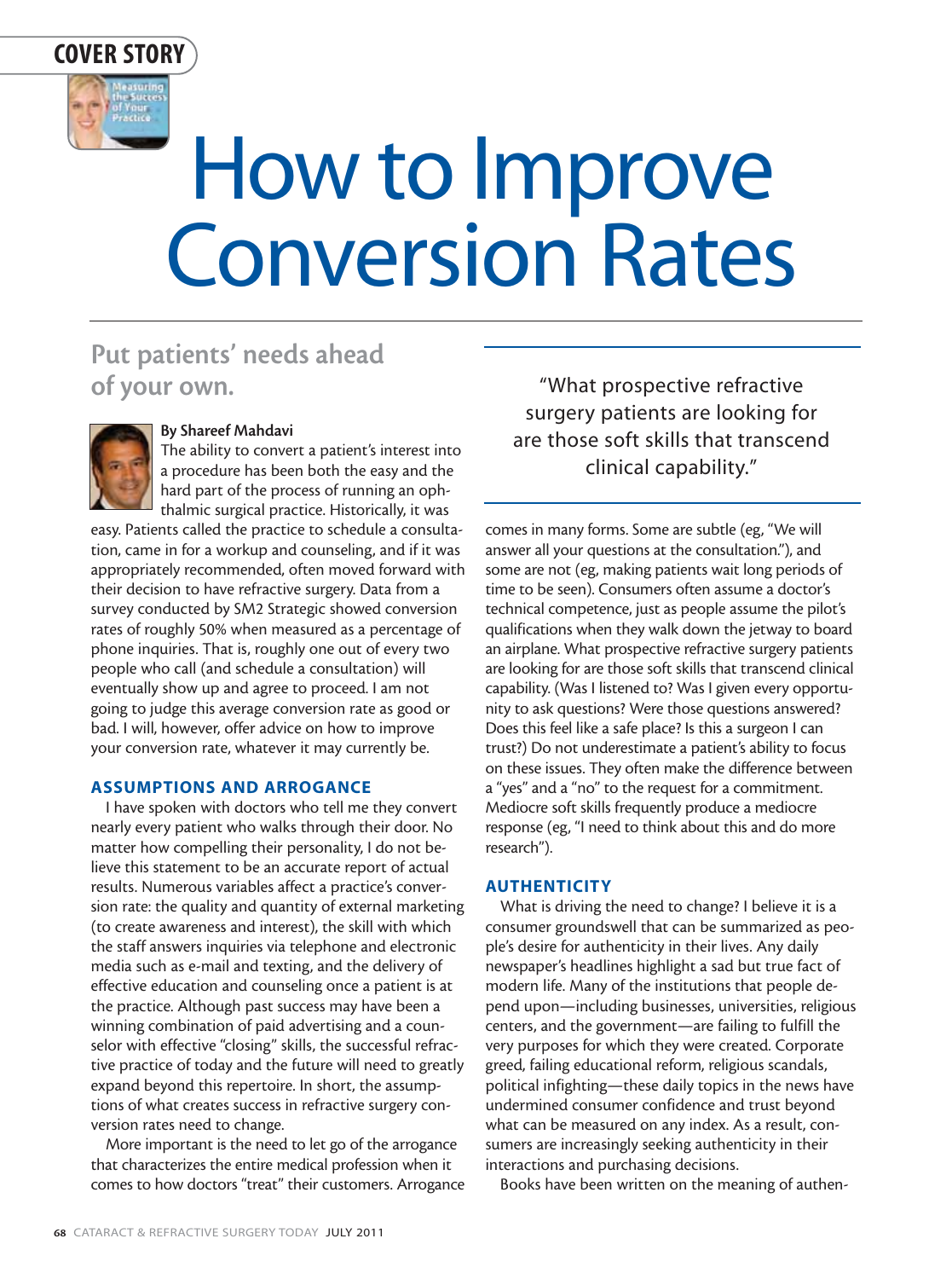ticity. In general, consumers wish to do business with people whose values they share in addition to wanting to purchase the product or service. Their response now goes past "I like that (product or service)" to include "I'm like that," meaning that they perceive a shared sense of values. The success of organic food (eg, Whole Foods Market, Austin, TX), Harley-Davidson motorcycles (Milwaukee, WI), and vocationvacations.com represents just a few examples of a societal movement. Its implications are already evident in your practice whether you realize it or not.

Putting the patient who calls your office on hold for a long period will get him or her to hang up faster than you can say "but wait." Poor ratings posted on myriad review sites will keep prospective patients from calling you in the first place. Why? A patient put on hold quickly concludes that the practice does not share his or her sense of the value of time (meaning his or her time). The discriminating consumer gives more credence to what other patients say and post on the Internet than what you or your staff says about your practice. In short, the world has changed, and the power in the transaction has shifted from the provider to the consumer.

#### **A BUYER'S MARKET**

This phenomenon has been acknowledged by the more enlightened CEOs, who recognize that the hierarchical pyramid structure that had them at the top has been turned on its tip. Customers are now at the top, the employees that serve those customers are in the middle, and the company's leadership is at the bottom. In other words, executives serve as the foundational support that allows all employees to effectively serve customers. In the medical environment, this idea can best be translated as "we are here for the benefit of our patients," rather than the other way around.

The idea seems obvious, and most doctors like to say they are patient-centric. Their approach and systems, however, are still centered on the convenience of the doctors and staff. Consider the ubiquitous waiting room, the use of an answering service at lunchtime and in the early evening (just when most customers are able to make phone calls), the reservation of the parking spots closest to the office for the perennially delayed surgeon, and the mention of available financing only to those patients who appear to need it. These cues communicate, however unintentionally, that you are more important than the person you are serving. Each of these cues gets interpreted differently, and today's demanding consumers will increasingly refuse to follow what essentially is an old script.

#### **CONCLUSION**

Do you want to improve your conversion rates? Write a new script. Make sure that every aspect of your practice in deed as well as word—is evaluated against a single criterion: does it enhance the patient's experience? Change whatever does not. Each refinement you make, no matter how small, is worthwhile. Ultimately, you will make it easier for patients to say "yes" at the critical moment—during the consultation—because their entire experience has pointed them in the right direction. It has allowed every patient, not just those with a special symbol in their chart, to feel like a VIP.

*Shareef Mahdavi is president of SM2 Strategic and advises numerous ophthalmic companies. He is a long-standing author and section editor for* Cataract & Refractive Surgery Today *and has a regular blog on customer experience, which is available at www.premiumexperiencenetwork.com. Mr. Mahdavi may be reached at (925) 425-9900; shareef@sm2strategic.com.*

### **Top seven ways to convert prospects to procedures.**



#### **By Joanna Chmiel; Joan Wahlman, BS; and Cindy Haskell**

Even as the economy shows signs of recovery, ophthalmology practices need to sharpen their conversion skills to capture all prospective patients who call or come in the door. Unfortunately, the economic downturn has given consumers a discount mentality. With online offers from sites like Groupon and Living Social, everyone is looking for the next deal. When LASIK practices sell on price, however, patients start viewing the surgery as a commodity. Instead of relying on price promotions and discounts, here are seven ways to

convert prospective patients into scheduled procedures.

#### **NO. 1. MAKE PRICE IRRELEVANT WITH VALUE**

When you provide value that, in the patient's mind, exceeds the cost of the procedure, you will find that price is rendered less important and conversions become easier. Today, consumers expect outstanding outcomes, regardless of which practice they choose. If you are not effectively communicating the value of the service you deliver—beyond improved vision—patients can only make a decision based on price.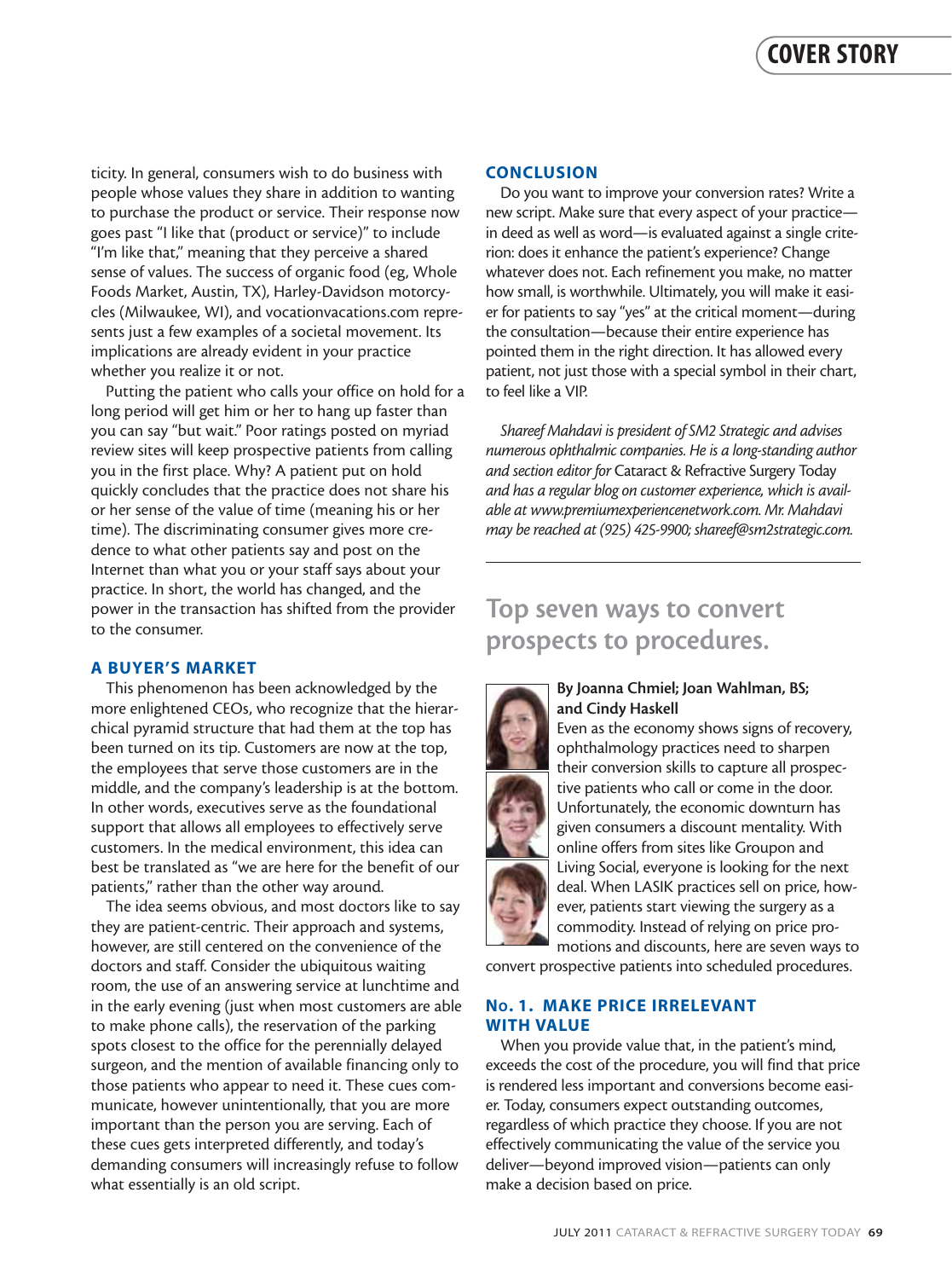*Value* is what is important to your patients, and it will vary by patient and by practice. To find out what value you can offer to increase conversions, ask patients for their input and then ensure you deliver those things and exceed their expectations. Also, ask former patients why they selected your practice. Their responses will help you clearly communicate your value to prospective patients. For example, when a potential patient asks, "How much does it cost?" Your answer should be, "First, allow me to share with you some things you will find only here so you can more easily see that we offer the best value for the price."

#### **NO. 2. ROLL OUT THE RED CARPET**

The saying, "People do business with people they like," is especially true in elective health care. When prospective patients come to the practice expecting exceptional outcomes, they tend to judge the practice and determine their willingness to schedule a procedure based on their experience. That includes what they see, hear, and smell as well as how your practice and team make them feel. To improve conversion rates, you must ensure that prospects like all of these things, which means you must be committed to excellence from start to finish. Does your receptionist sound warm, inviting, and attentive or distracted and busy? Does your reception area look bright, clean, and professional, or could it use a makeover? Details matter.

#### **NO. 3. TRAIN YOUR COUNSELORS TO READ MINDS**

One of the best ways to exceed prospective patients' expectations and deliver value is to anticipate their needs and desires. The key to exceeding expectations is preparation, thoughtfulness, and training. First, your staff needs to ask the right questions during the initial phone call and record information that can help customize the prospect's experience. A great question to ask is, "Why are you considering LASIK now?" The potential patient will often share a life event or communicate an emotional need, which you can use to create a personal experience. For example, if the individual is getting LASIK for graduation, be ready for the consultation with a graduation card and a celebratory cupcake. Being proactively thoughtful can be as simple as noting that it is hot outside and ensuring that the practice has a variety of cold beverages available.

#### **NO. 4. REMEMBER YOU HAVE TWO EARS AND ONE MOUTH**

When it comes to increasing conversions, effective listening skills are critical. The general rule of thumb is to ask open-ended questions and spend twice the amount

"There is a difference between hearing and listening. When you listen, you are seeking to understand, not just to respond or deliver information."

of time listening as talking. There is a difference between hearing and listening. When you listen, you are seeking to understand, not just to respond or deliver information. It can be useful to identify and respond to words and body language that communicate "no." When a prospect begins to avoid eye contact, he or she has disengaged. Stop talking and say, "We have discussed a lot of information today. I sense there is something holding you back from getting the better vision you want and deserve. Can you share what you are thinking?" This question will help redirect the conversation to the areas the potential patient feels are important.

#### **NO. 5. HAVE THE RIGHT TOOLS IN YOUR TOOLBOX**

When discussing cost, take the time to be prepared with visual aids such as testimonials, a comparison of the cost of LASIK versus the lifetime cost of glasses and contacts, and photographs of actual patients enjoying life without glasses or contact lenses. Also, make sure you offer a variety of payment options, including a health care credit card like CareCredit (GE Capital; Orlando, FL). Monthly payment plans are especially appealing in today's economy and make it easier for potential patients to fit the cost into their budget and justify moving forward with the procedure. Offering a monthly financing plan is a way to give patients a promotion without reducing prices.

#### **NO. 6. GET TRENDY**

You do not know how your business is performing unless you track your own trends. Next to patients' satisfaction, the conversion rate is the most important metric for evaluating how well you are meeting your goals. Measure the number of leads that become consultations and the number of consultations that become surgeries. Track daily and monthly conversion rates and compare reporting periods such as monthly or yearly. Contrasting your numbers with other variables that have an impact on your business, such as consumer confidence, offers insight. Analyzing trends can help determine training needs and is especially useful when adding new staff. Most practice management